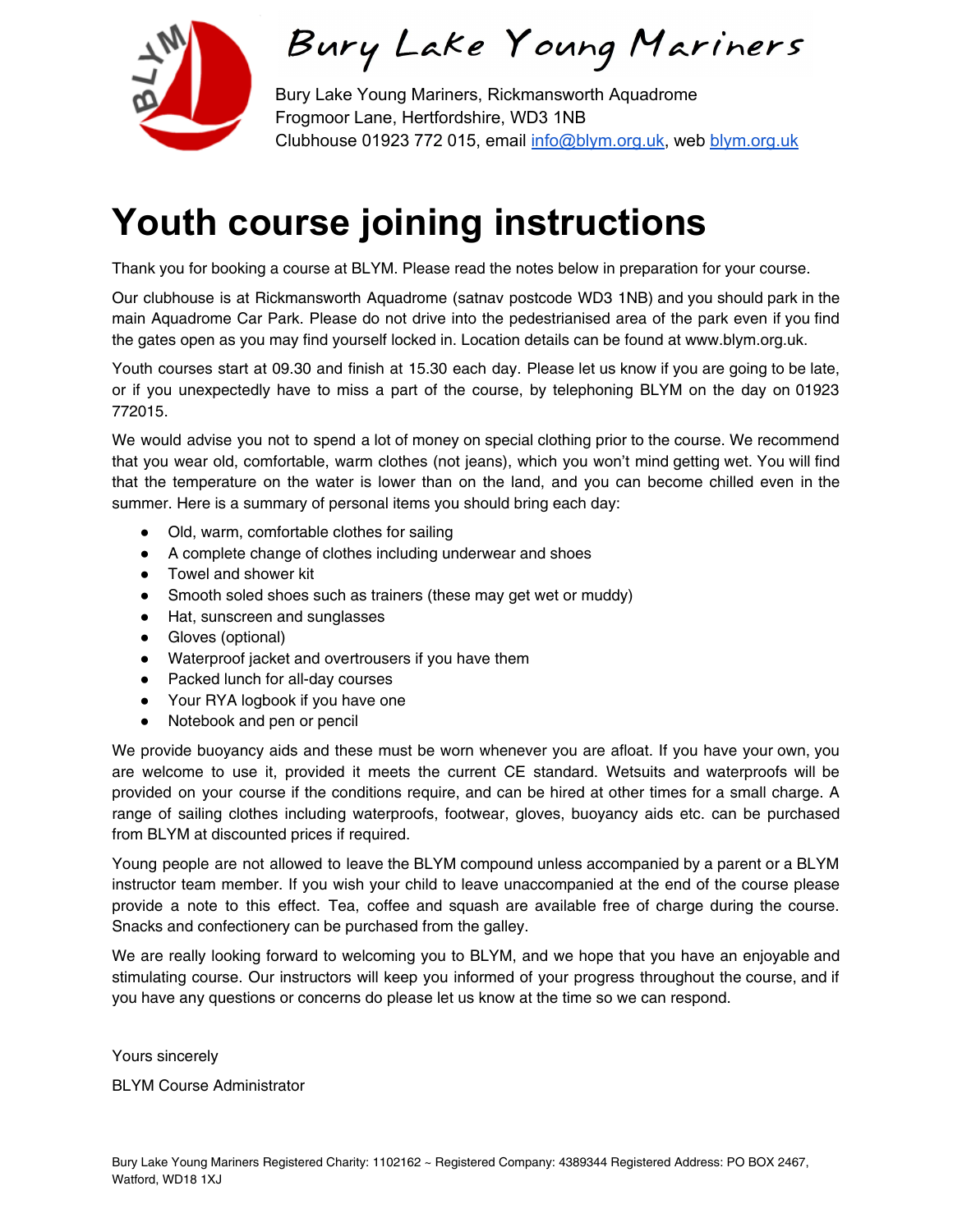

### **Please read the following to avoid disappointment**

The following are extracts from the RYA Youth Training Scheme logbook:

- *●* RYA certificates are a significant achievement
- *●* Make sure that you can perform all the skills in one course before tackling the next one; otherwise you may waste time re-learning skills, or even fail to complete the new course
- *●* Sailing is a sport which gets better with practice, and you should try to sail between courses whenever possible. Practice makes perfect!

On the certificate it states:

● This is to certify that **the accompleted all the requirements of this award to the** standards laid down in the RYA Youth Sailing Scheme

Participants may struggle when they attend a more advanced course if they have had little practice since their previous course. Please make sure you can confidently perform all the manoeuvres from your previous course before taking the next. We recommend a season's regular sailing experience between courses so that you will be well prepared and ready to enjoy your next step. Keep a note of what you do in your log book.

| Personal log |                      |                                   |                                                            |                    |
|--------------|----------------------|-----------------------------------|------------------------------------------------------------|--------------------|
| <b>DATE</b>  | <b>CLASS OF BOAT</b> | <b>HOURS</b><br><b>EXPERIENCE</b> | <b>ACTIVITY AND</b><br><b>WEATHER</b><br><b>CONDITIONS</b> | <b>CENTRE/CLUB</b> |
|              |                      |                                   |                                                            |                    |

RYA Instructors cannot award certificates if sailing ability is below the required standard.

So get on the water, practice the sailing manoeuvres and log the hours before attempting the next course. Participants must meet the required standard if they are to achieve success in the more advanced sailing courses.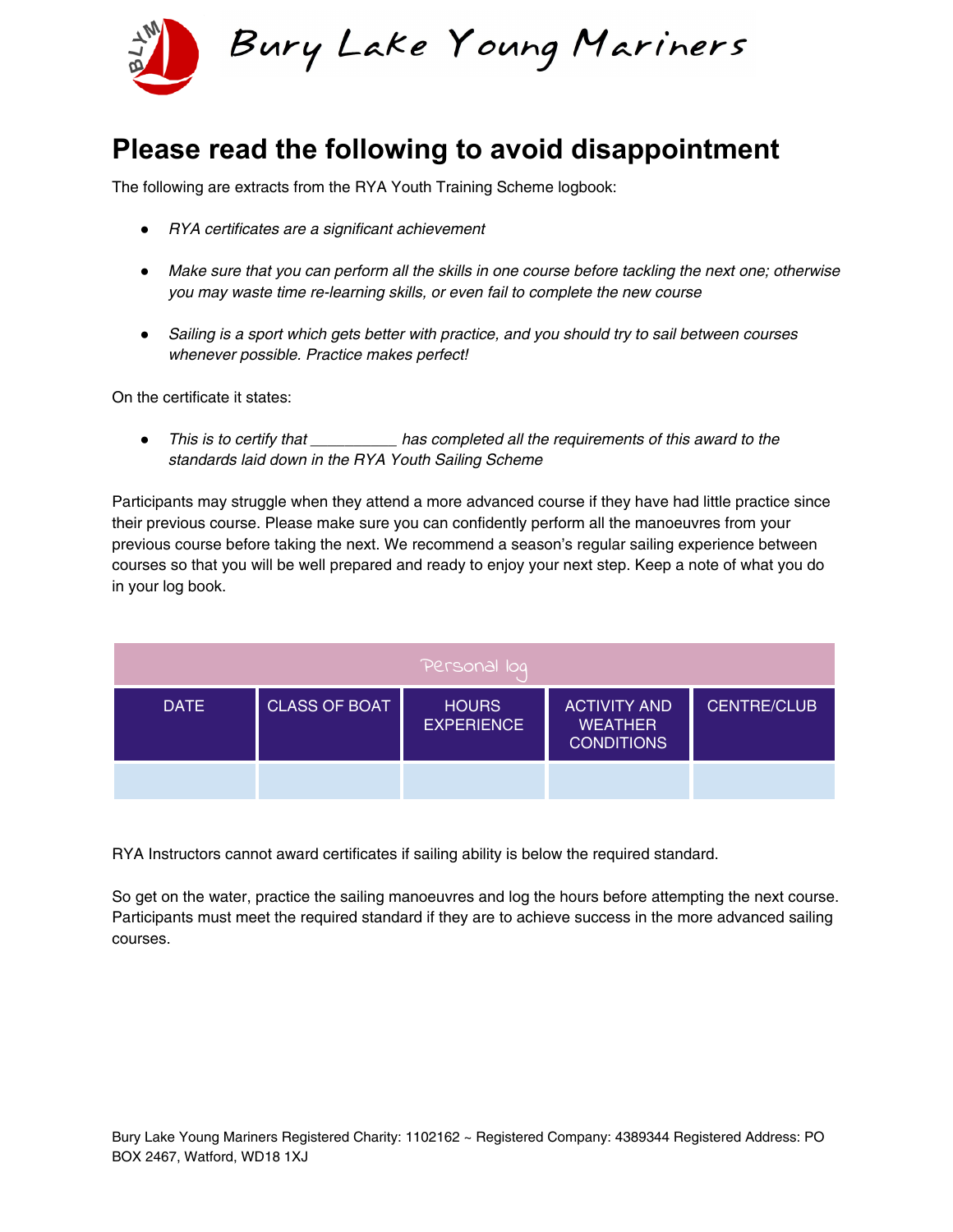

#### **BLYM registration terms**

Throughout this document, BLYM, Bury Lake Young Mariners, the Club and the Training Centre shall all refer to Bury Lake Young Mariners (Registered Charity no 1102162)

ACKNOWLEDGEMENT OF RISK It must be recognised that sailing is by its nature an unpredictable sport and therefore inherently involves an element of risk. By taking part in a course with BLYM you agree and acknowledge that: (i) You are aware of the inherent element of risk involved in the sport and you accept responsibility for exposing yourself to such inherent risk whilst taking part; (ii) You will comply at all times with the instructions of the Instructor particularly with regard to handling of boats, wearing of buoyancy aids and the wearing of suitable clothing for the conditions; (iii) You accept responsibility for any injury, damage or loss to the extent caused by your own negligence; (iv) You will not participate in the course whilst your ability to participate is impaired by alcohol, drugs or whilst otherwise unfit to participate;

CANCELLATION In the unlikely event that BLYM cancels a course for operational reasons all payments will be refunded unless alternative dates offered by BLYM to you are acceptable.

If a participant cancels a booking 4 weeks or more before the start date their payment will be returned with a deduction of £10.00 to cover administration costs. Alternatively, if there is capacity, a participant can request for a booking to be transferred to a later date at no extra cost. If a participant has to cancel a course within the four weeks prior to the start of the course BLYM will endeavour to fill the place and offer a refund less the administration cost of £10.00 However, if BLYM are not able to fill the cancelled place within seven days of the start date of the course then no refund can be offered. There is no entitlement to a refund once a course or period of membership has commenced. Any requests for refunds must be in writing (or e-mail) to the Course Administrator.

BLYM monitors the weather conditions constantly throughout the day. Should the weather conditions become unsuitable for some activities then it may be necessary to alter the planned programme to remain safe and interesting. In such cases, we will sign off as much of the course as possible in your logbook and will offer future dates for you to return to complete your course. Additional days will be charged as taken.

MISCONDUCT You understand that the Senior Instructor of the day may exclude anyone from a particular session and evict anyone from the premises who refuses to comply with these Registration Terms or who misconducts themselves in any way or who causes damage or annoyance to other persons.

DATA PROTECTION The information given by you on this form will be used by us to process your registration and for attending to you whilst you are at BLYM. We shall also include your name and address on our mailing list. If you do not want to receive our newsletters and details of our promotions please tick the appropriate box on the booking form.

PHOTOGRAPHY BLYM may take photographs and video footage of those taking part in any BLYM activity and may use and/or store this media for coaching and /or promotional purposes. If you object to the use of these images please tick the appropriate box on the booking form.

INSURANCE Our Insurance Company has asked us to make you aware of the following: "RYA/NSSA Instructors, NSSA Sailing Masters, RYA Senior Instructors or RYA Coaches do not accept responsibility for any loss, damage or injury suffered by persons and/or their property arising out of or during the course of their activities whilst training and/or coaching and/or instructing unless such injury loss or damage was caused by, or resulted from negligence or a deliberate act." Participants please note that BLYM does not provide insurance cover for personal accident, nor for loss or damage to personal property.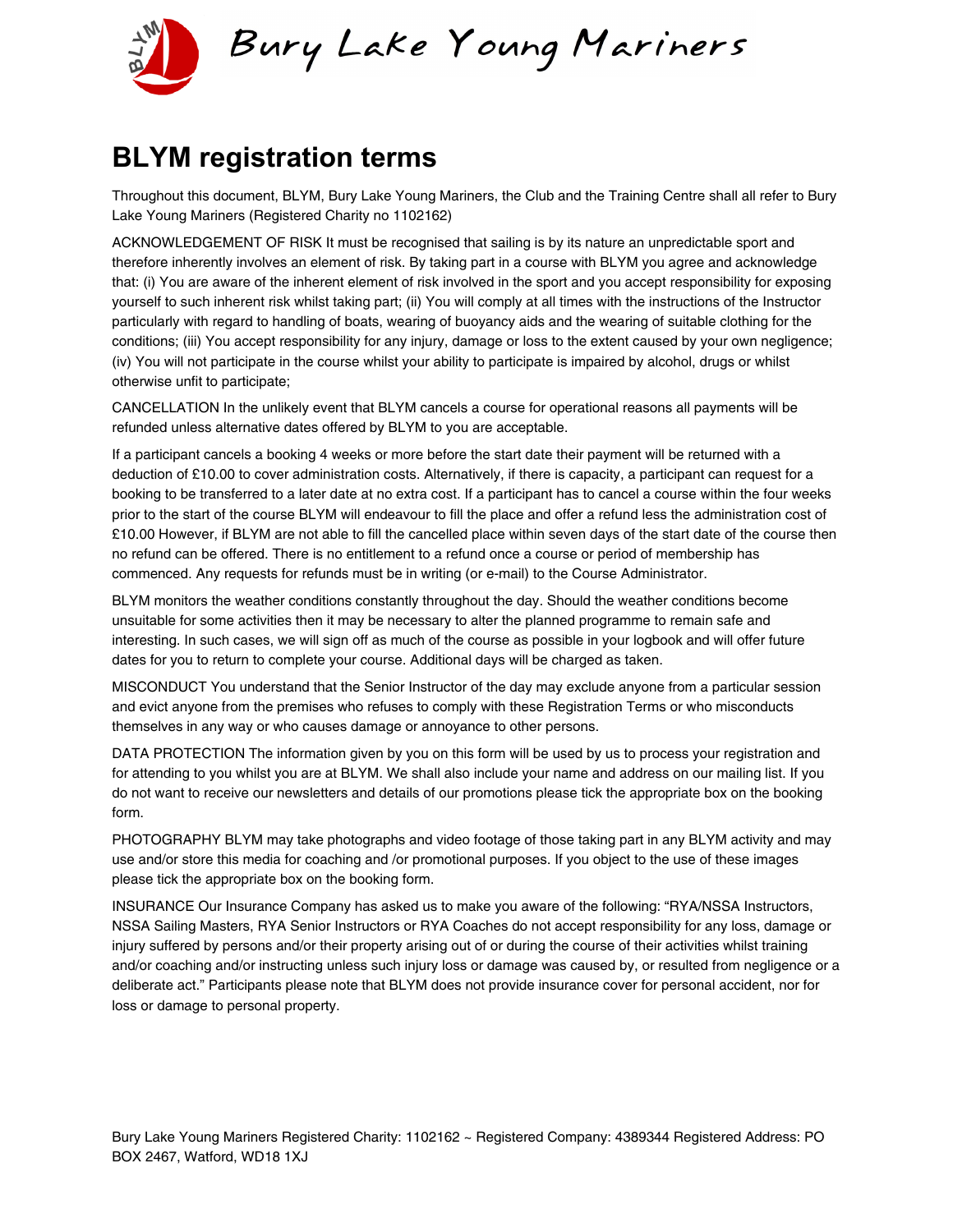

## **Membership Information**

Those taking courses at BLYM will be either a full family or personal member, or will have paid the non-member's price for the course which gives you to three months temporary membership.

BLYM is a voluntary organisation with charitable status. We are dedicated to the development of young people through the medium of sailing. Over 3,500 young people make use of our facilities each year, as well as many adults who share our aims and ambitions.

Full members may bring guests for up to three visits on payment of a day membership fee, or to any Wednesday afternoon Splash Club session. Temporary members may bring guests only to Splash Club on Wednesday afternoons.

Please check our website for the latest opening times [blym.org.uk/open](http://www.blym.org.uk/open)

Membership and Emergency Contact Details Anyone who attends a General Sailing session must be a Member of BLYM and full details and Emergency Contact information must be recorded on their membership profile. Those under 12 then must be accompanied by a responsible adult for General Sailing sessions who must stay on the premises all the time you are with us at BLYM.

Signing In On Arrival On arrival at BLYM you must report to the Duty Warden who will help you choose a boat, sign on at the galley and pay your fee. Remember to bring your RYA log book as the Warden may need to see this. You will be expected to rig your boat, get it on the water and then have it checked by the Warden before you leave the jetty and go sailing. Coaching is not provided at general sailing sessions, and you will be expected to be fairly self sufficient, but volunteers are available to help you if needed.

Safety Cover The Duty Warden is responsible for safety, and therefore has the final say in who can sail, and in what boat. The Duty Warden has to manage the whole fleet, and therefore needs to be sure that no-one attempts to sail in a boat or conditions beyond their abilities. Safety cover is always provided by our rescue boats, and we can give you some assistance if you need it. However, we do not provide intensive instruction during general sailing sessions, so please make sure that you are capable of sailing your boat in the prevailing conditions.

Going Home - Before leaving you must stow your boat and gear correctly and sign out, letting the warden know that you are leaving.

Those who have taken out Temporary Membership are able, prior to its expiry, to upgrade to full membership on payment of the difference in fee by signing into their website account, and following the steps to renew once the three months has expired.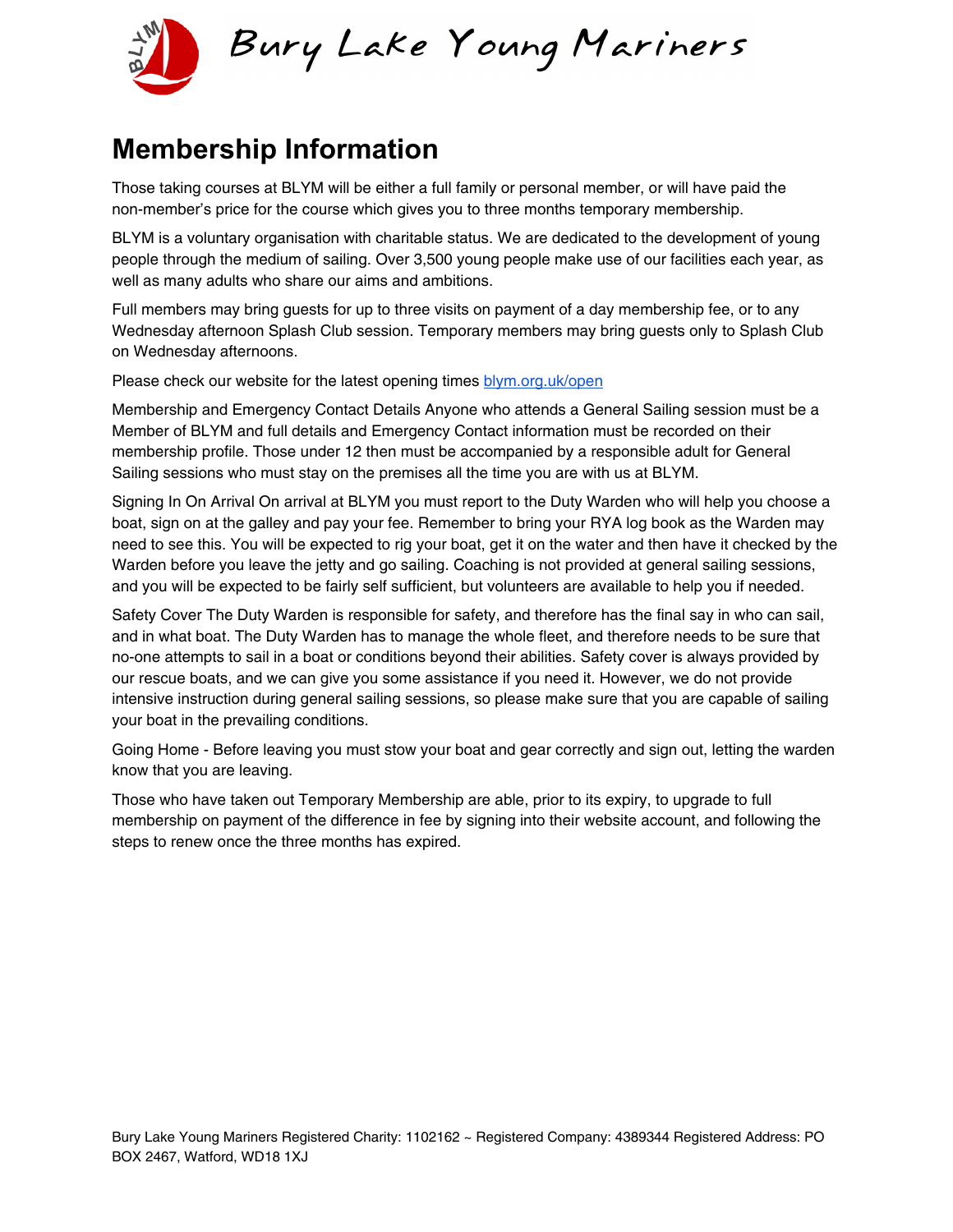

#### **Frequently asked questions**

**What sort of organisation is BLYM?** We are a voluntary charity dedicated to the development of young people through sailing. All the people who help to run BLYM are volunteers who give generously of their time. The organisation is entirely self funding. BLYM has two essential components: an RYA Training Centre, which delivers our course programme, and a Sailing Club providing an activity programme for members.

**What does BLYM offer?** BLYM has a fleet of 100 boats for members to use, and runs a full activity programme throughout the year. We sail on Bury Lake, and from time to time organise expeditions to bigger waters.

**Why do I need to be a member?** BLYM is not a commercial organisation, so all participants need to join as a member. We offer annual membership to families and individual adults, temporary membership (normally 3 months) for those taking our courses, and daily membership for occasional guests of full members. Full members may bring guests for up to three visits; temporary members may not bring guests.

We also offer group membership for schools, Scout and Guide groups, and other youth organisations. Everyone who sails at BLYM needs to be covered by one of these forms of membership.

**Why doesn't BLYM offer annual membership to individual young people?** The nature of our activities require an element of parental responsibility to ensure that young people fully understand the need to take part in a safe and well prepared way. We offer a 3-month temporary membership to individual young people to take part in our courses and to encourage them to sail afterwards. At the end of the 3-month period we ask that a Family Membership is taken out.

**How do I extend my membership at the end of the temporary period?** Simply complete a membership form and forward this to our membership secretary (or hand it in at BLYM). If you do this before the expiry of your temporary membership you may deduct your previously paid temporary membership fee from the annual subscription.

**Am I insured?** BLYM has third party liability insurance for the club and its officers, and the boats and equipment are covered for loss or damage. BLYM does not (and cannot) provide insurance cover for personal accident and property, this must be taken out by the individual if required.

Our insurance company requires us to draw to your attention the following statement: "BLYM officers, RYA Instructors, RYA Senior Instructors and RYA Coaches do not accept responsibility for any loss, damage or injury suffered by person and/or their property arising out of and during the course of their activities whilst supervising and/or training and/or coaching and/or instructing unless such injury, loss or damage was caused by or resulted from negligence or deliberate act."

**How can temporary members sail at BLYM after their course?** Please check our website for the latest opening times [blym.org.uk/open](http://www.blym.org.uk/open)

To take part you will need to be competent to rig, launch and sail your boat in the prevailing conditions. Younger members may need some help from parents to do the heavier aspects of this.

To sail independently we would expect you to be of a minimum standard of RYA Level 2 (adults) or RYA Start Sailing 3/4 (juniors). We charge a small fee for general sailing sessions.

**Can any member take part in general sailing sessions?** As long as you are competent to sail, yes. Those under 12 we require a parent or responsible adult to remain on site throughout the session to

Bury Lake Young Mariners Registered Charity: 1102162 ~ Registered Company: 4389344 Registered Address: PO BOX 2467, Watford, WD18 1XJ